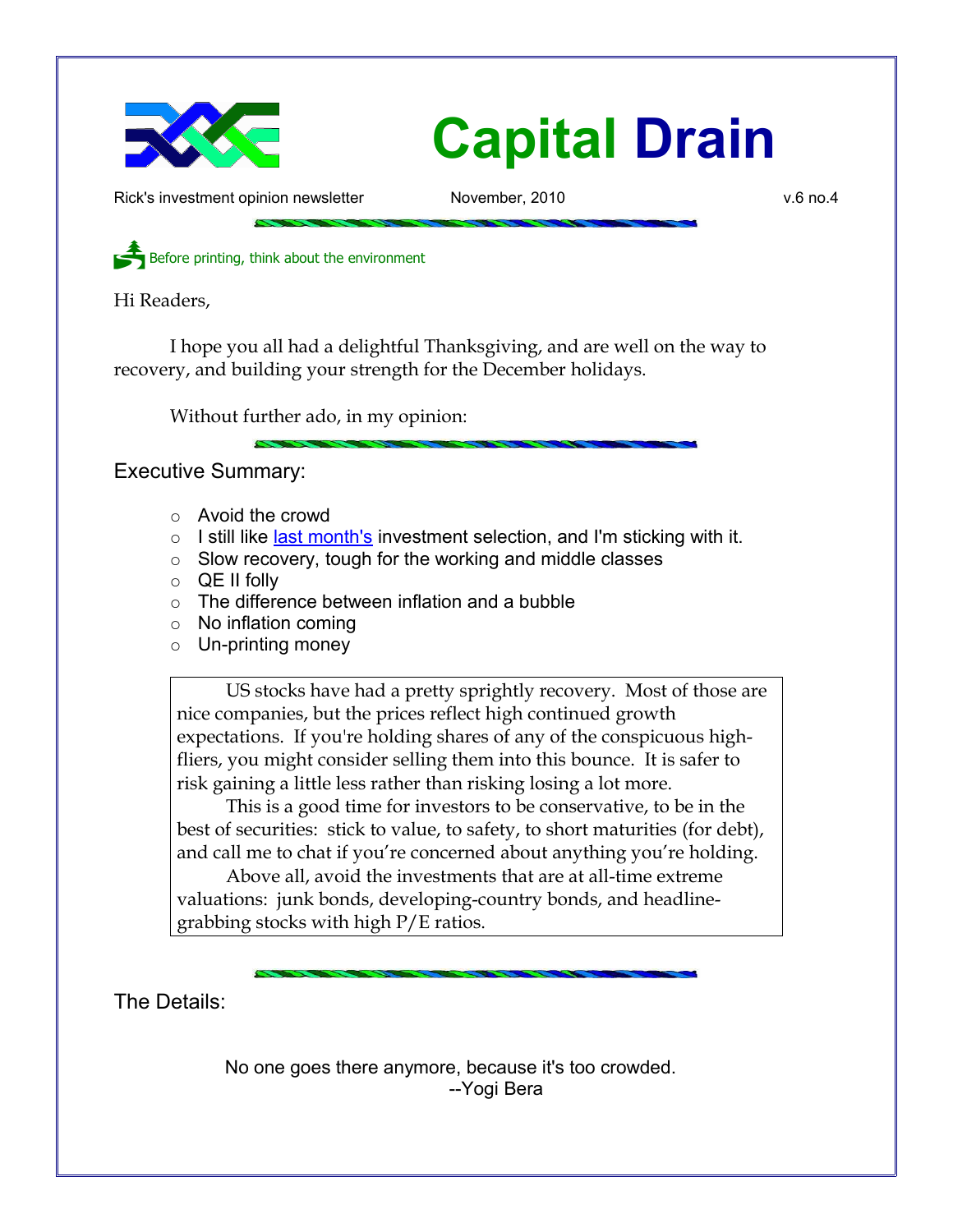A few days ago a friend earnestly told me that "everyone's buying gold." Or maybe it was developing country junk bonds, or... no, really, I don't remember what. My response to the comment was, "And? And what does that mean for us?"

"Well, we should buy it too, because look how much it's gone up!

No, and no.

When everyone is buying something and the price is way up, it is the worst time to join the rush. If everyone has bought <<whatever>>, what is left to drive it up? It's already so high, so why should it be higher still?

You want to make your investments before prices go way up, not after. Simple, right? But I keep hearing the opposite. You want to move to a good investment before the bulk of the crowd, not after. You don't have to be one of the first to get a good investment idea, but you definitely don't want to be one of the last.

For every bubble there is someone who followed the crowd and the rising price- and bought at the very top. When you chase the crowd, you risk being that person, and have a high chance of losing almost as much as that person will.

I wouldn't even bother writing this, it seems so obvious, but I keep hearing the same crowd-chasing talk from people who I know are otherwise quite smart. Don't do it.

Very briefly, I still liked the investment approach I described [last month](http://www.longspliceinvest.com/CapDrain/CapDrain_v6n3.pdf) (starting page 3, specifics at the bottom of page 4.) The two-penny summary is: dollar is safe, gold is overvalued, bonds' best days are over, and the best idea standing is the stock of strong companies with attractive dividend yields.

As I mentioned starting in <u>January</u> (top of page 2,) the economy is improving steadily but still too slowly.

Happily, the pace of improvement is picking up.

First-time weekly unemployment claims





**Real GDP Fall and Recovery in Five Recessions**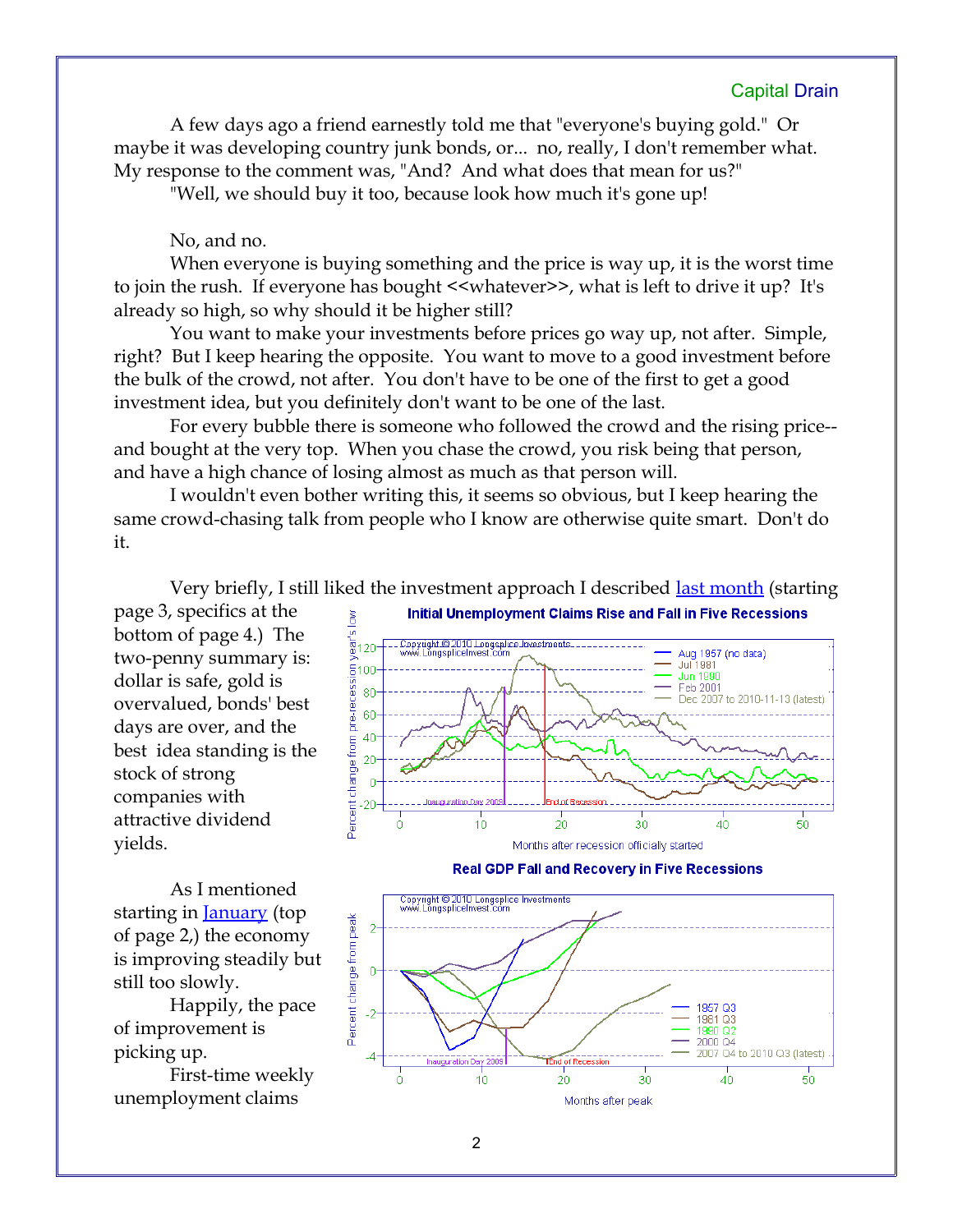are falling, although still at a recession-like level. GDP has risen nearly back to the prebust level, although that's far below where it would be had the crash never happened. The pace of FDIC closures of failed banks, and the cost of closing them, have slowed to their lowest rates in years.

These little steps are important. Just as the recession was self-reinforcing on the way down, the recovery is self-reinforcing on the way up. Each person not laid off, each extra increment of GDP, and each newly hired worker help build the economy toward hiring more and recovery.

That said, unemployment is still very uncomfortably high. American workers and the middle class are still in trouble, and still in pain.

The Federal Reserve's new program of Quantitative Easing (QE II) is unlikely to help. It won't hurt much either, except for the illusion it creates that the government is doing something.

Quick review: what is QE anyway? Ordinarily, the Fed can speed up or slow down the pace of the overall economy by raising or lowering their overnight Federal Funds interest rate. In normal times, that works. Lower rates encourage businesses to borrow and invest in profitable new projects; higher rates make it more difficult to be assured that new projects would be profitable, so many are held back.

This is not a Wall Street phenomenon, it is Main Street, the commercial economy. Commerce PULLS money out from the Fed (borrows) when the interest rate looks attractive, and borrows less if the rate is too high.

In a deep recession like this, that system breaks down. The economy is down so low, and so many people are unemployed, and so many employed people are scared and paying down debts and not spending, and so many businesses see no need to expand anything, that the pull isn't there. Not even a very low interest rate can induce Main Street to borrow more, or induce Main Street banks to lend to customers that are in trouble. Not even a rate that's near 0%. With no pull, the Fed is left trying to "push on a string."

Quantitative easing tries to address that. On the assumption that more money in the financial system has to end up on Main Street somehow, the Fed is pushing more cash into the system, or "printing" money. I've got a more detailed discussion of the process below, but for now let's just accept this: the Fed can put more money into the biggest banks in the country. The Fed expects (hopes) that the money will help create more Main Street- level economic demand.

You can look at the headlines right now and see the problem. The cash is not making its way from the big Investment Banks (IB) to the smaller Main Street banks and commercial and individual loans. Instead, the IBs see more potential profit and less risk by loaning the money to private equity, hedge funds, and commodity speculation. Those are not activities that contribute to GDP or hiring. Those are, however, activities that can generate financial bubbles.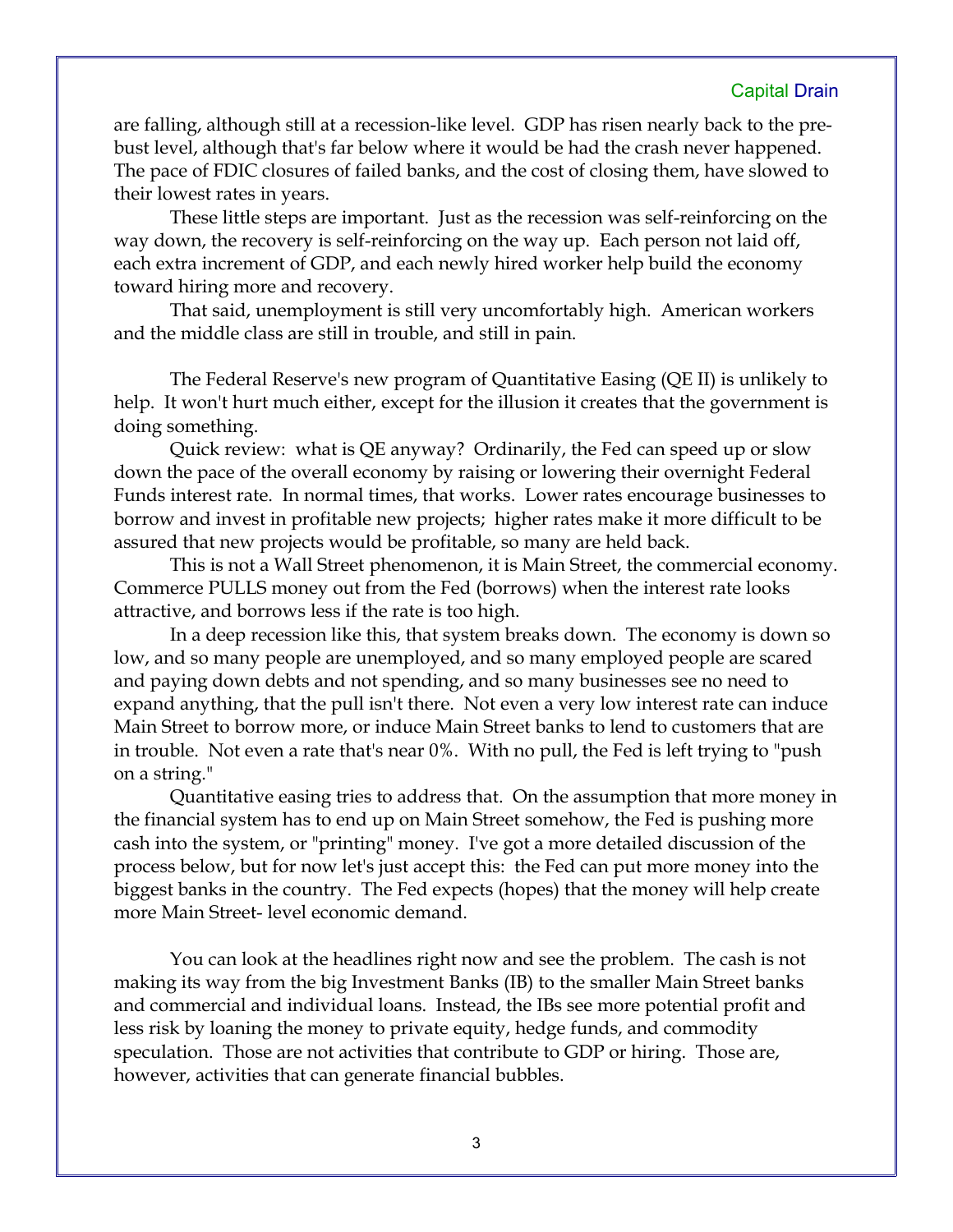QE II can push money into the big banks, but as currently designed it can not push the money all the way to Main Street.

To actually put the \$600B QE II money to work, the Fed would have to hire the unemployed as 'special assistants' and pay them to do something-- anything. Those new earners will spend more, GDP rises by definition, and the recovery takes off.

Next month (which will really be next week) I'll add a discussion of the other dimension of this, stimulative spending versus budget deficits.

Some people are afraid that the massive Fed actions increasing the money supply in the financial system will necessarily cause inflation. I am not.

First, a definition: The difference between inflation and a bubble is that inflation is an increase in the price of every-day goods and services, whereas a bubble is an increase in the price of some sort of investment asset (gold, houses, collectables (including rare tulips, for example,) oil futures, dot.com.fantasies, etc.) In either case, too much money is chasing too little of something; the only difference is whether the something chased is a Main Street thing or a Wall Street thing. One can happen without necessarily affecting the other.

With the economy and job market as weak as they are, it is very hard to see too much consumer money chasing too few consumer goods, or even too much commercial money chasing too few production goods. I've gone over this topic before this past [January](http://www.longspliceinvest.com/CapDrain/CapDrain_v6n1.pdf) (middle of page 3) and [April 2009](http://www.longspliceinvest.com/CapDrain/CapDrain_v5n2.pdf) (bottom of page 4.) When the facts change, I will change my mind.

Inflation is still possible only if the Fed screws up. They've created all this money, but they need to un-create it quickly when the Main Street economy starts to run hot.

How does the Fed un-create money?

First let's review the normal processes of the two big government financial players, the U.S. Treasury and the Federal Reserve.



The Treasury is the every-day ATM for the U.S. Government. It keeps the

money collected in taxes, and it pays out money to other government bodies according to the laws passed by Congress. They are not allowed to overdraw their account. If they need cash either 'til payday (the days big tax filings are due) or on a longer term, the Treasury sells bonds-- Treasury Bonds-- to the market via a handful of big banks.

Note that in this case the Fed is not involved. The bonds are sold to

4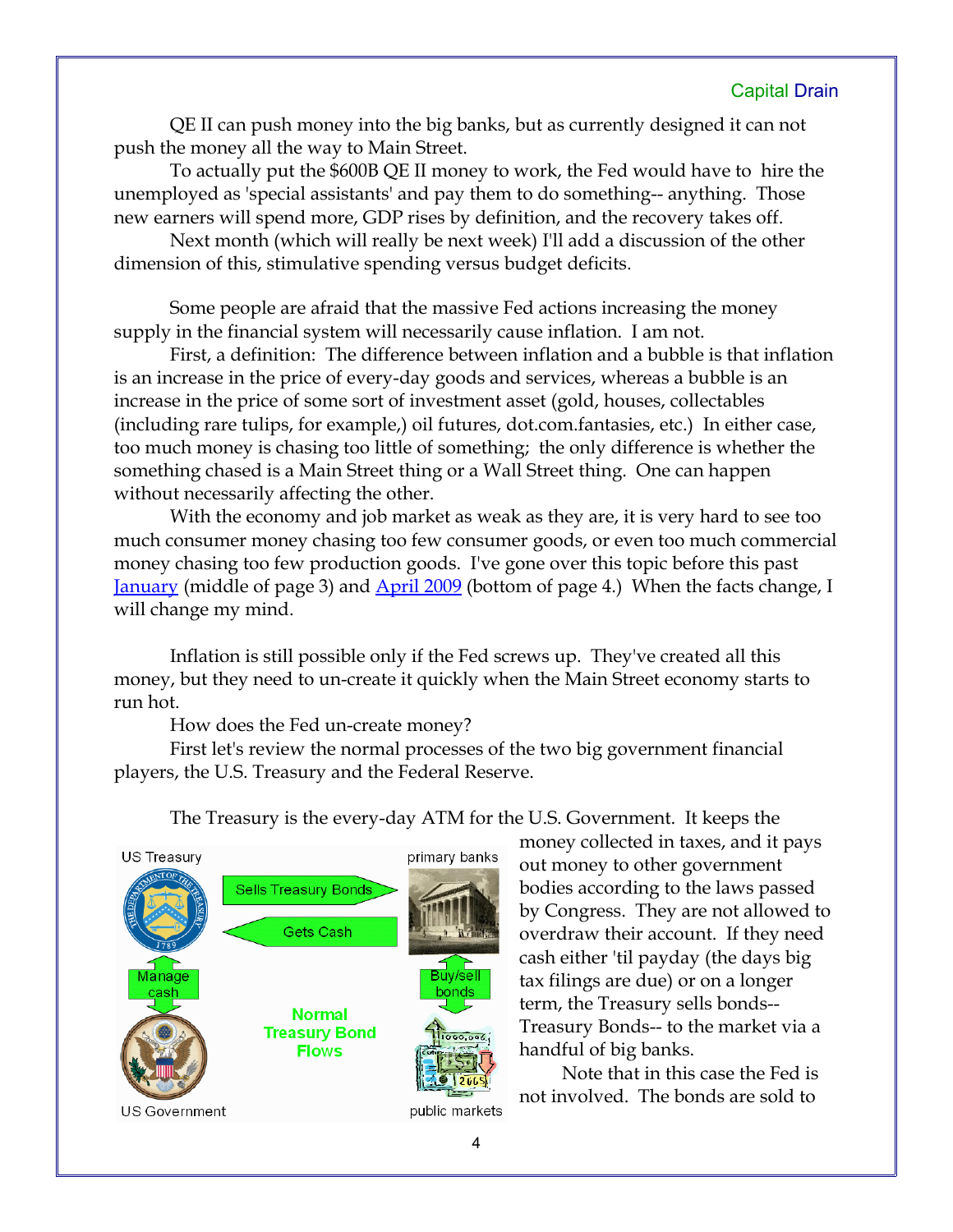private investors in the public market. The money supply stays the same, some of it just changes hands.

(When there was a budget surplus the Treasury also sometimes bought bonds with surplus funds. For now, though, nevermind.)

Quantitative Easing is when the Fed steps in to add more money to the money supply, colloquially called 'printing money.' I should point out that QE is not like the



historical (and a few contemporary overseas) examples. The unambiguously bad type of printing money is one-way. The issuer prints money and uses it to pay for government functions.

QE, on the other hand, uses the

new money to buy Treasury Bonds. It's a crucial difference because now the Fed holds something of value, bonds, which it can sell back to the market later.

No actual money is printed; it's all done electronically. The Fed places an order for some bonds with a big bank/bond dealer. The bank delivers, and the Fed-- rather than delivering actual cash back-- simply reaches into that bank's computerized account and increases the balance by the appropriate amount.

Quantitative Tightening (QT,) or "Un-printing money," reverses that flow. Here again, note that the actual money-printing disasters involved a government that had no



intention of un-printing, ever. QT is the reason inflation need not be our destiny.

The Fed offers some of its collection of Treasury Bonds back to a big bank/dealer. At their agreed price, the Fed delivers the Treasuries,

and then its computer reaches into the bank's account and decreases the balance by the agreed amount. *Et voilá*, the 'money' no longer exists. It's that simple.

That's why the Fed can be confident of decreasing the money supply very quickly if inflation starts rising. The only remaining question is whether they will do the right thing at the right time. There may be an inflation problem if they're too late or too slow with the QT. We'll just keep an eye on them as things progress.

One last thing: the housing market in the US is a huge mess, and will stay that way for quite a while. With the backlog of foreclosures and high unemployment, more houses are going to come onto the distressed-housing market for several years.

Some local markets may start to rise, or may even be rising now. However, before investing your precious time or money into the real estate market, you need to ask yourself "Why is this [city | neighborhood| property] so much better than the